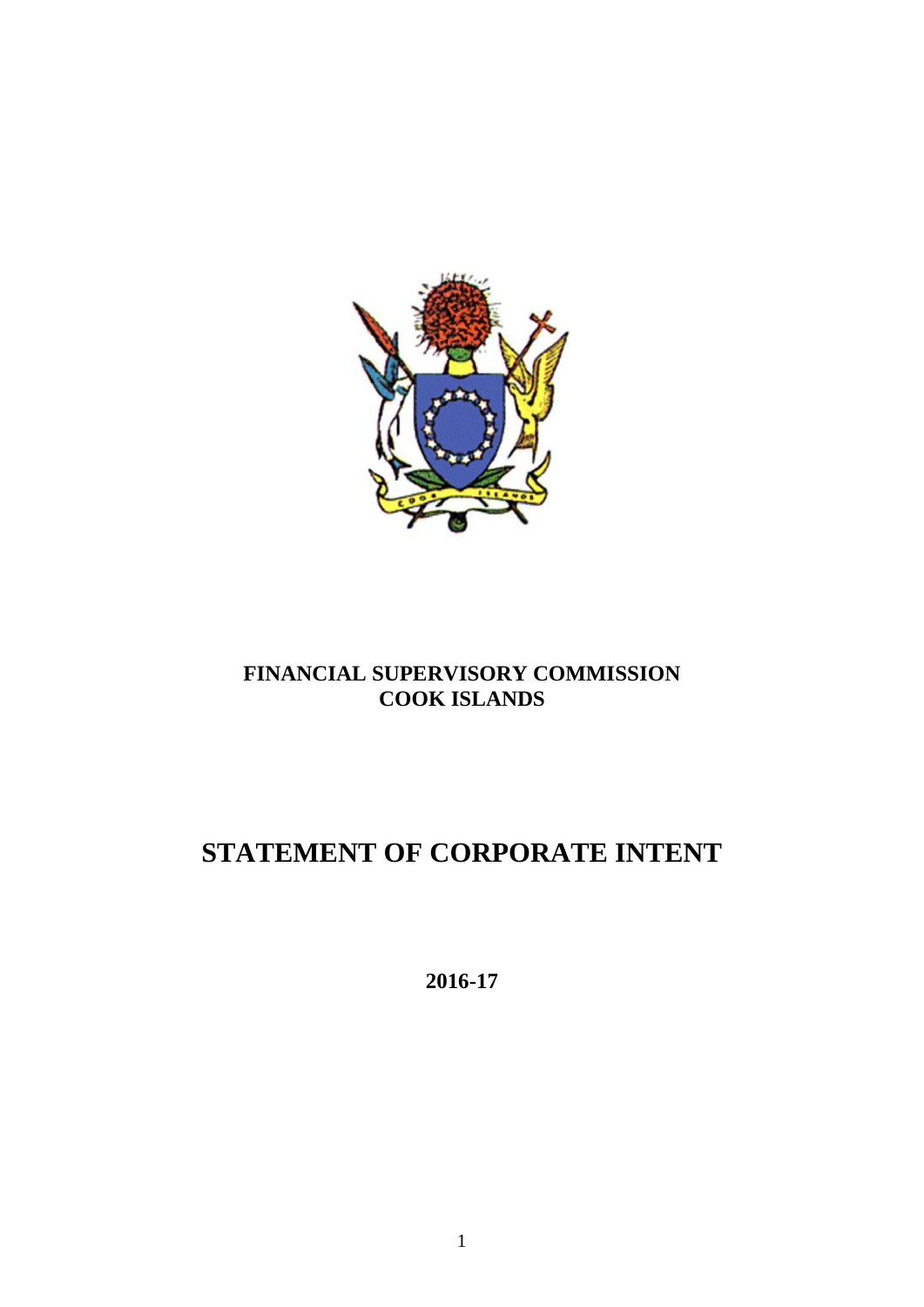### **Financial Supervisory Commission**

## **Statement of Corporate Intent: 2016-17**

#### **Introduction**

The Financial Supervisory Commission Act 2003 was brought into force on 3 June 2003 by determination of the Queen's Representative through Order in Executive Council.

The Board of the Commission comprises:

Raymond Newnham, Chairman Fletcher Melvin Geoffrey Stoddart Madeilene Sword Gaye Whitta

This Statement of Intent is issued by the Commission for the purposes of section 27 of the Financial Supervisory Commission Act 2003. It covers the year 1 July 2016 to 30 June 2017 and, as required by section 27, comments also on the year 1 July 2017 to 30 June 2018.

#### **Objectives of the Commission**

The objectives of the Commission are:

- To supervise licensed financial institutions to determine whether they are in sound financial condition and are complying with their governing legal and supervisory requirements;
- To advance and administer a supervisory framework which complies with internationally accepted standards and promotes the adoption of policies and procedures designed to control and manage risk;
- **Through the supervision of licensed financial institutions, to promote** financial stability and sound business practice and to assist the Cook Islands Government to prevent the use of licensed financial institutions for financial crime, money laundering, financing terrorism and proliferation;
- To assist the financial sector to develop through establishing and maintaining an internationally credible regulatory and supervisory regime;
- To operate the Registries of International Companies, International Trusts, International Partnerships, Limited Liability Companies and Foundations to a professional standard;
- To facilitate the prevention, detection, investigation and prosecution of money laundering, the financing of terrorism, proliferation and other serious offences in the Cook Islands;
- To co-ordinate the implementation of the Cook Islands anti-money laundering and countering the financing of terrorism and proliferation (AML/CFT) regime; and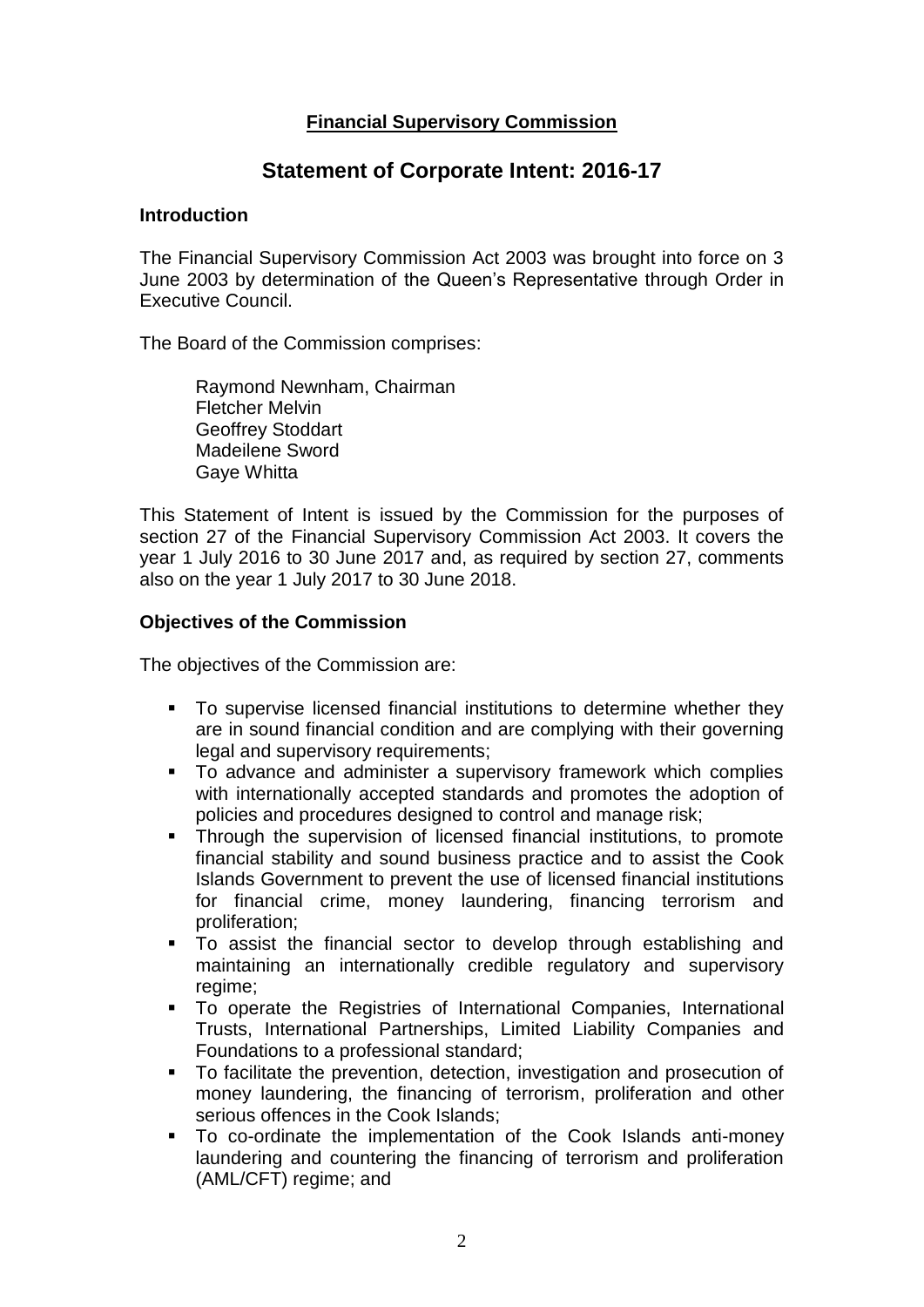To facilitate the collection, analysis and dissemination of financial intelligence relating to suspicious financial activity to the appropriate domestic and international authorities.

The Commission is the licensing authority of "licensed financial institutions" and will monitor the performance of the licensees against those standards imposed by the legislation which it administers.

"Licensed financial institutions" are banks licensed pursuant to the Banking Act 2011, trustee companies licensed pursuant to the Trustee Companies Act 2014, insurers licensed pursuant to the Insurance Act 2008, captive insurance entities licensed pursuant to the Captive Insurance Act 2013 and money changing and remittance businesses licensed pursuant to the Money Changing and Remittance Businesses Act 2009.

The Commission will administer the following enactments:

- Banking Act 2011
- Captive Insurance Act 2013
- Digital Registers Act 2011
- Financial Intelligence Unit Act 2015
- Financial Supervisory Commission Act 2003
- Financial Transactions Reporting Act 2004
- Foundations Act 2012
- Insurance Act 2008
- International Companies Act 1981-82
- International Partnerships Act 1984
- International Trusts Act 1984
- Limited Liability Companies Act 2008
- Money Changing and Remittance Businesses Act 2009
- Trustee Companies Act 2014

Along with the above statutes, pending new legislation is expected to come in to force in 2016/17 which will be administered by the Commission. The pending legislation addresses the following:

- Currency Declaration
- Financial Transaction Reporting
- Superannuation Supervision

The Commission is required to make recommendations to the Minister of Finance for legislative, administrative or other action which will facilitate the objectives of the Commission in developing and regulating the integrity of licensed financial institutions.

In this regard bespoke legislation is currently being considered in respect to the Pacific Catastrophe Risk Assessment and Financing Initiative (PCRAFI) Insurance Program. At the Pacific Islands Forum Economic Ministers Meeting in October 2015 the decision was made to establish a PCRAFI facility, whose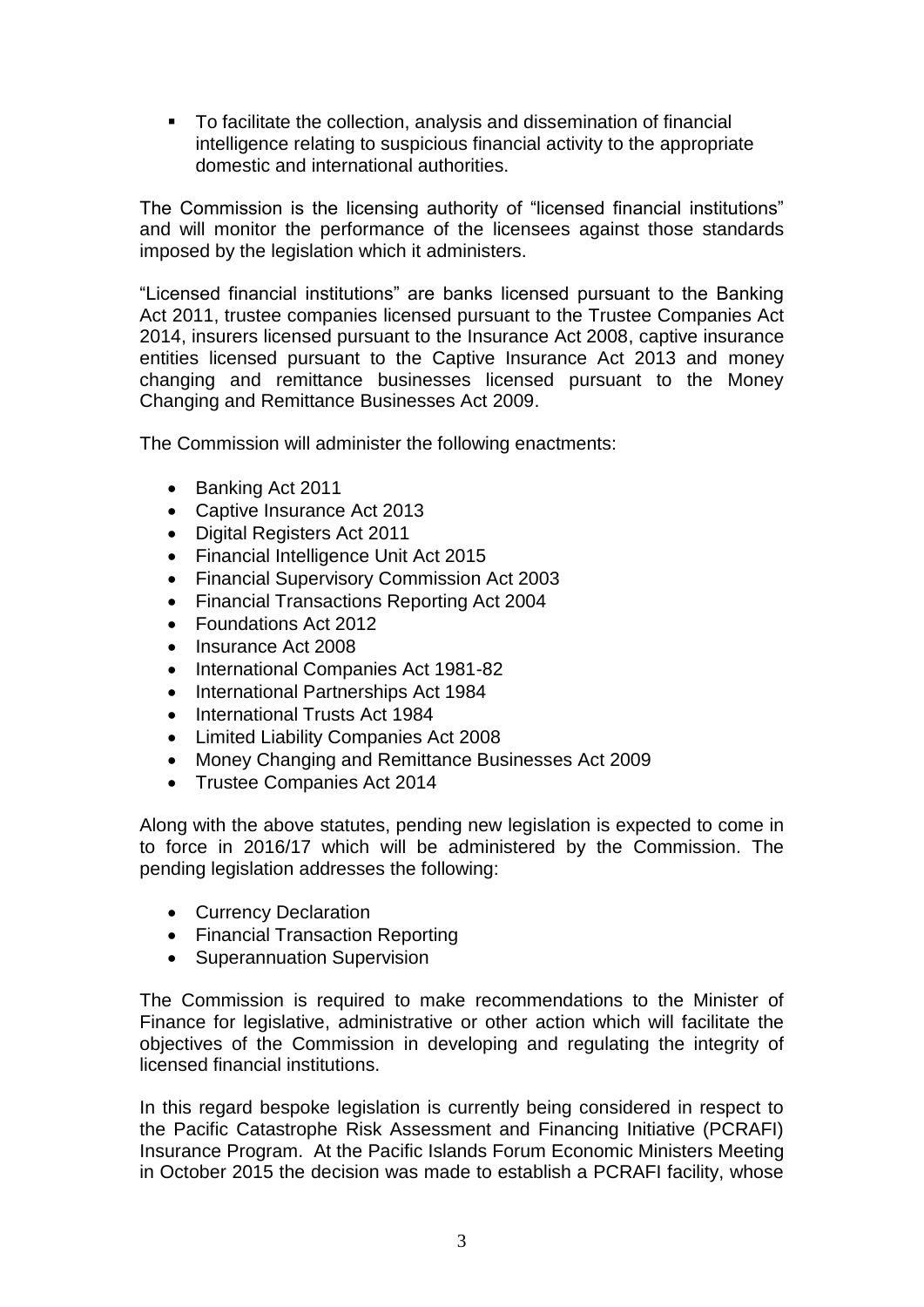beneficiaries are Forum Island Countries with the sole purpose to establish and own an insurance captive to provide disaster and climate risk insurance, created as an independent legal entity.

The Pacific Islands Forum Secretariat stated the domicile of the facility would be in the Cook Islands, pending further legal due diligence. If confirmed as the PCRAFI host, legislative change or new legislation will be required to accommodate this international/domestic hybrid entity during this reporting period.

Government's policy in relation to the Commission is to promote and support the Commission in its objectives and functions as an independent institution.

Government has established the Commission with independent funding so that the Commission is free from annual appropriation.

Government has also established the Commission as free from Government direction in regards to the performance of its functions and duties.

The Commission will act as a good employer, as that term is defined in the Public Service Act 2009.

These objectives will apply for both the year commencing 1 July 2016 and, where applicable, to the year commencing 1 July 2017.

#### **Nature and scope of activity to be undertaken during the year commencing 1 July 2016**

The Commission will undertake all such activities in this section on a timely and proper basis.

#### **a) Supervision and Regulation**

A risk based, targeted focus, onsite inspection will be conducted on each bank licensed in the Cook Islands during the year to 30 June 2017.

The Commission will continue to place emphasis on comprehensive offsite supervision through the review of quarterly data and annual audited accounts, as a risk based approach is implemented in respect to the supervision of all licensed institutions, commencing with the banking sector.

Compliance reviews of the financial transactions reporting regime will be an ongoing activity with licensed banks and other licensed financial institutions, as defined, during the year. As per 2015/16, attention will again be directed towards recent registrations and those licensees deemed higher risk.

An onsite examination of each licensed Cook Islands based insurance provider will be conducted to determine ongoing compliance with the Insurance Act 2008, Insurance Regulations 2009 and the Insurance Code 2010.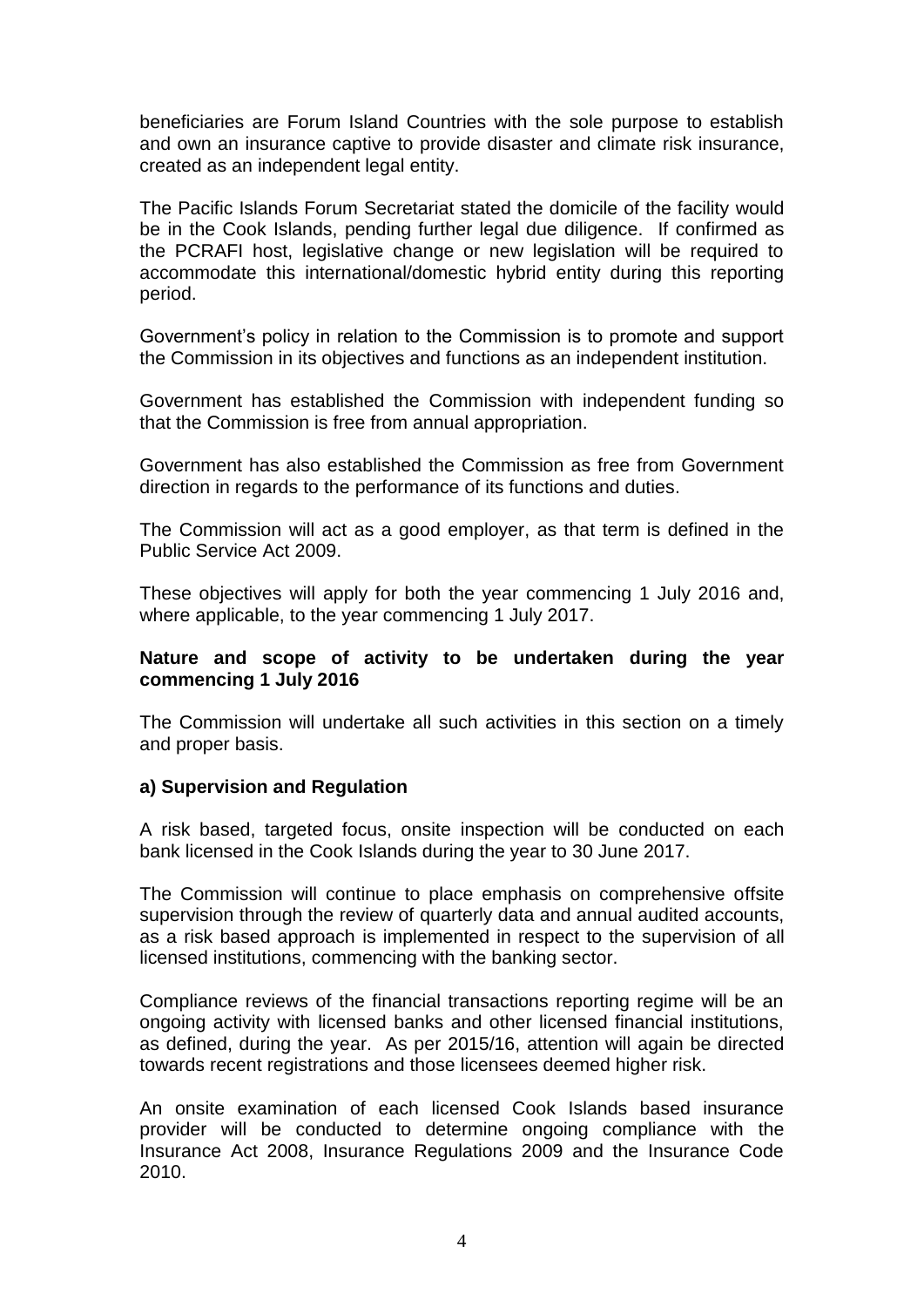The Commission will continue to conduct offsite analysis of licensed insurance intermediaries to determine any areas of risk to policyholders in the Cook Islands.

Following on from the inaugural onsite supervision visits to all licensed Trustee Companies in the year to 30 June 2016, the Commission will continue to review the operations of these licensees. A more targeted approach will be applied in 2016/17, focusing on some areas of their operations considered higher risk including outsourcing arrangements, nominee companies, related parties and IT security.

The Commission will monitor and supervise the three new Trustee Company licensees effective from when they commence business in the Cook Islands.

#### **b) Financial Intelligence Unit (FIU)**

The Commission's staff will carry out the functions and responsibilities of the FlU upon delegation by the Head of FIU. This includes the regulation and conduct of compliance examinations for all registered Reporting Institutions in the Cook Islands as required by the Financial Transactions Reporting Act 2004.

The Commission will, through the FIU, continue to perform its intelligence gathering function and the evaluation of reporting institutions for compliance through its examination processes. The two roles are distinct but complementary. The intelligence function includes the receipt, analysis, dissemination and where appropriate, referral to law enforcement for investigation. The compliance function includes powers to examine and where appropriate and authorised by the Head of FIU, enforcement of compliance through sanctions and penalties.

The Commission, through the FIU, will be empowered to investigate and prosecute offences committed under the Financial Intelligence Unit Act 2015, and in due course the Financial Transactions Reporting Bill (2016) and the Currency Declaration Bill (2016) when passed by Parliament.

The Commission, through the Head of FIU will continue to participate at the Asia Pacific Group (APG) Annual Plenary Meeting and, where relevant, the APG Typologies Workshop.

The Commission, through the FIU, will implement the new policies and procedures regarding the seizure of undeclared or false declaration of currencies at the border, including policies and procedures for the implementation of the administrative fine system for non-compliant matters under the FTRA.

The Commission, through the FIU, will apply the new legislation in respect to restraint, forfeiture or proceedings against any recoverable money under the new Financial Intelligence Unit Act 2015.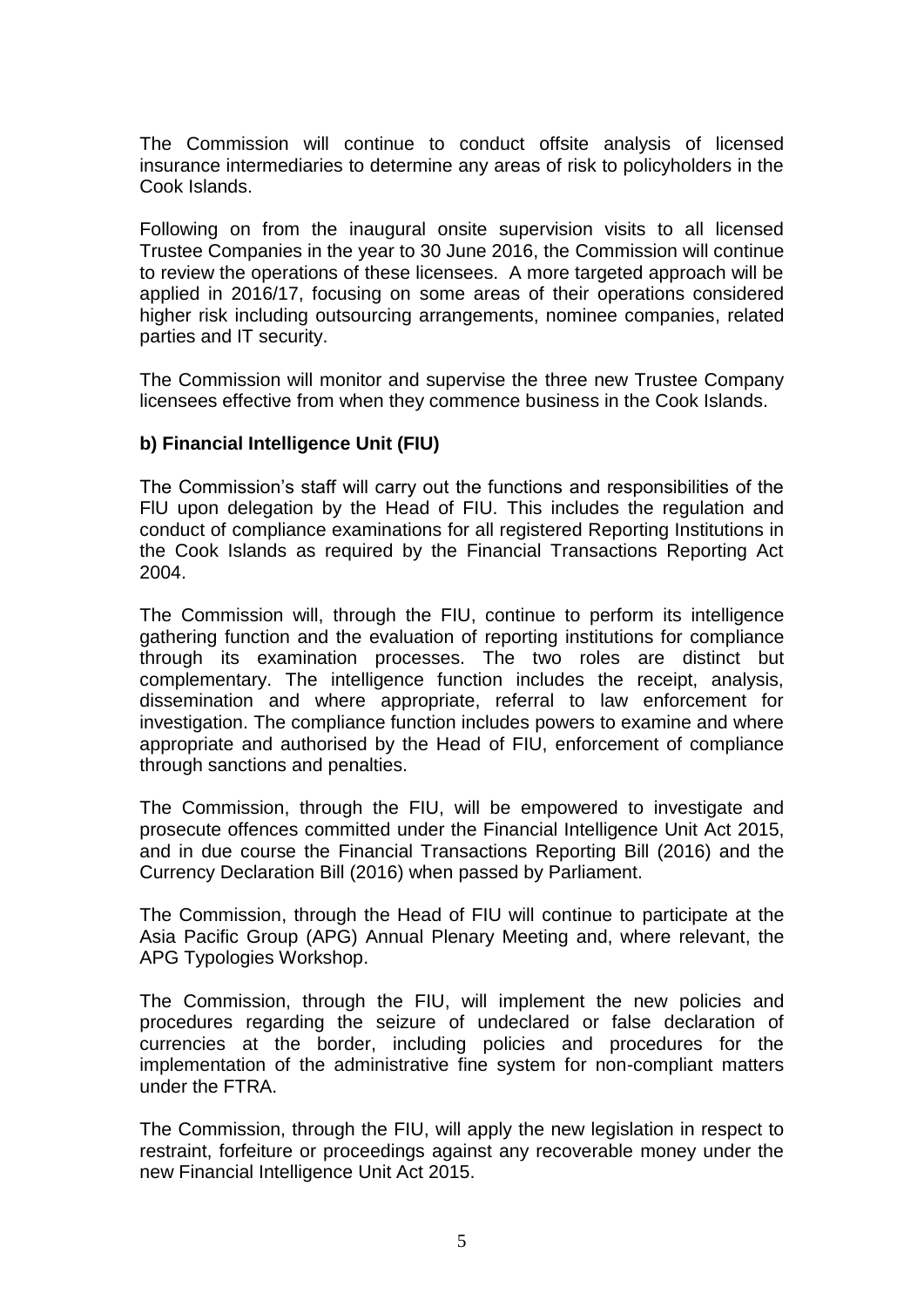The Commission, through the FIU, will continue to coordinate with key national stakeholders in maintaining the national money laundering and terrorism financing risk assessment for the Cook Islands.

The Commission, through the FIU, will continue to actively participate in other National Committees including the AML/CFT Coordinating Committee, Combined Law Agency Group, Anti-Corruption Committee and the Cook Islands National Intelligence Taskforce.

The Commission will continue to enhance the handling of intelligence through the electronic filing system for financial institutions reporting to the FIU.

#### **c) Registry of International Entities**

The FSC Registry will continue to fully utilise exception reporting capabilities to ensure focussed review of new and ongoing registrations throughout 2016/17.

Throughout the year, the Commission will continue to administer the legislation for which the Commission is responsible, including the registration and renewal of international companies, international trusts, international partnerships, limited liability companies and foundations.

Following the 2015/16 review of the capabilities of the Online Registry and the intention to move the most recent register online, foundations, an upgrade proposal has recently been submitted by Foster Moore. The original electronic registry was funded via the New Zealand Aid Programme, a funding provider will be sought to enable the proposed 2016/17 upgrade to proceed.

#### **d) International and Domestic Liaison**

The Commission will participate in the plenary meeting of the APG on Anti-Money Laundering and the Head of FIU will represent the Commission at the annual Egmont meeting. The Commission will continue to strive to improve the AML/CFT regime in the Cook Islands in preparation for the next Mutual Evaluation, scheduled to be undertaken in the latter part of 2017.

The Mutual Evaluation represents a significant challenge to the jurisdiction as a whole, and appropriate resources will be allocated to ensure the Commission and FIU address all their identified areas of vulnerability, as measured against international best practice, in as timely a manner as possible.

The Commission will liaise with the Australian Prudential Regulation Authority (APRA) and the Bank of Papua New Guinea (BPNG), as home regulators, of the Cook Islands branches of ANZ and Bank South Pacific, respectively.

Likewise, in 2016/17 relationships will be built with home supervisors of insurance licensees.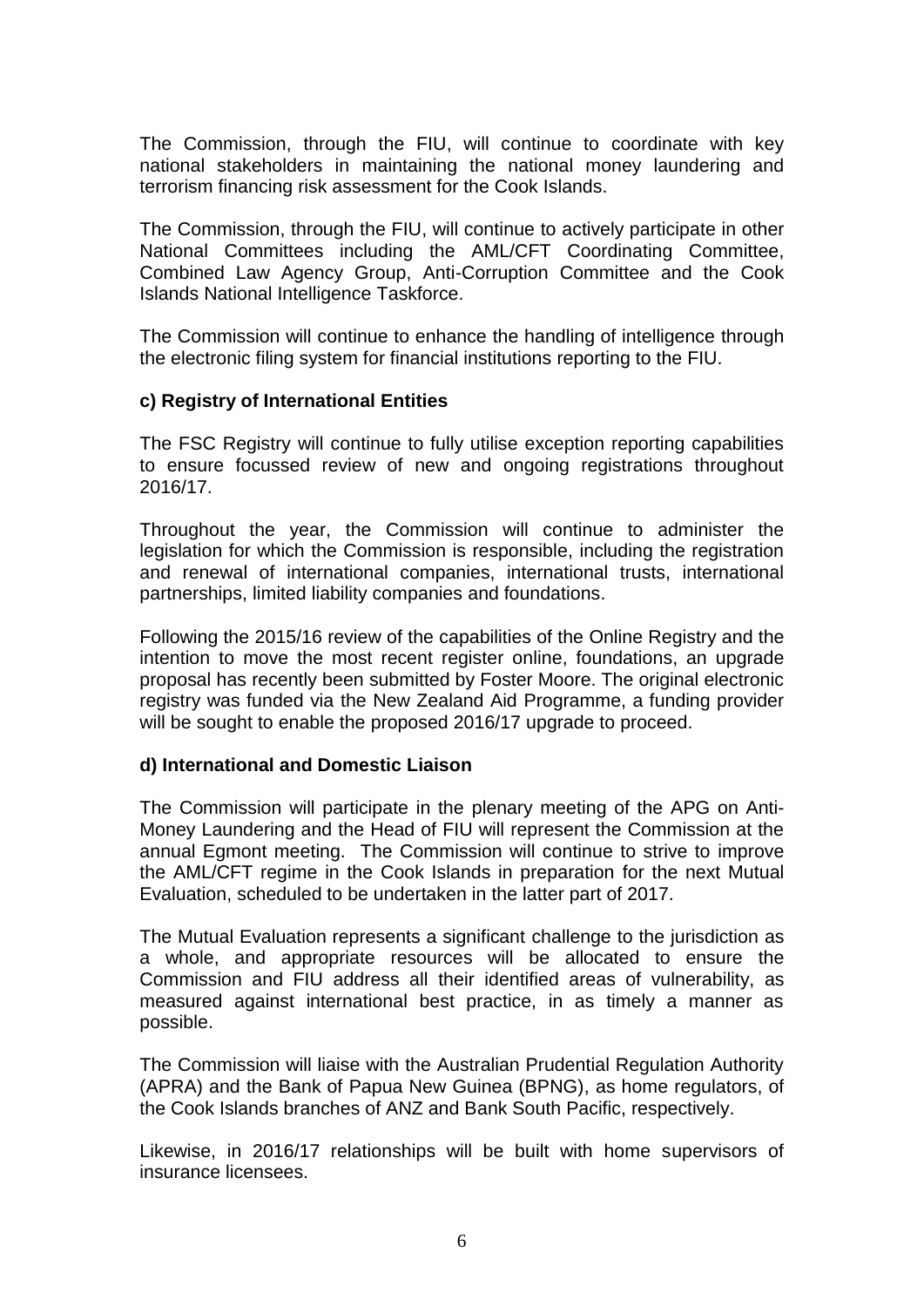The Commission will continue to participate as an active member of the Group of International Finance Centre Supervisors (GIFCS) and will be represented at the annual, and half yearly, meeting of the GIFCS.

The Commission was admitted to the Group of International Insurance Centre Supervisors (GIICS) as an observer in June 2015 and will apply for full membership status at the annual meeting in June 2016. The Commission will be represented at the annual meeting of GIICS going forward.

Technical assistance will continue to be sought from the Pacific Financial Technical Assistance Centre, the International Monetary Fund, APRA through its Pacific Governance Support Programme and the Financial Stability Institute. The Commissioner or Deputy Commissioner will represent the Commission at the Annual Meeting of the Association of Financial Supervisors of Pacific Countries (AFSPC) during 2016/17.

The Commission will liaise with the Financial Services Development Authority, to assist where possible with the development of the offshore industry. This may require the participation of the Commissioner in representing the strength of the regulatory environment of the Cook Islands at some international fora.

However, the Commission will review any proposals for legislative change that may be put forward in promoting the financial industry in the Cook Islands against the desire to ensure no compromise of the continuing advancement in the standard of financial regulation.

The Commission will continue to liaise with industry, via the Trustee Companies Association (TCA) and the Bankers Association, in respect to issues facing the respective licensees.

#### **e) Legislation**

The Commission will report on a periodic basis to the Minister of Finance on the legislation administered by the Commission and advise on amendments recommended by the Commission to enhance the performance of the Commission's obligations and the achievement of its objectives.

It is expected that legislation will be passed in 2016/17 to bring the Cook Islands National Superannuation Fund (CINSF), and any other superannuation funds established in the Cook Islands, under the regulatory control of the Commission. If this occurs the Commission will undertake an onsite inspection of the CINSF to determine compliance with the legislation and any areas of operational risk to the members of the fund.

#### **f) Miscellaneous**

The Commission will promote its website and ensure the currency and accuracy of the information provided therein to improve transparency of the supervisory regime in the Cook Islands.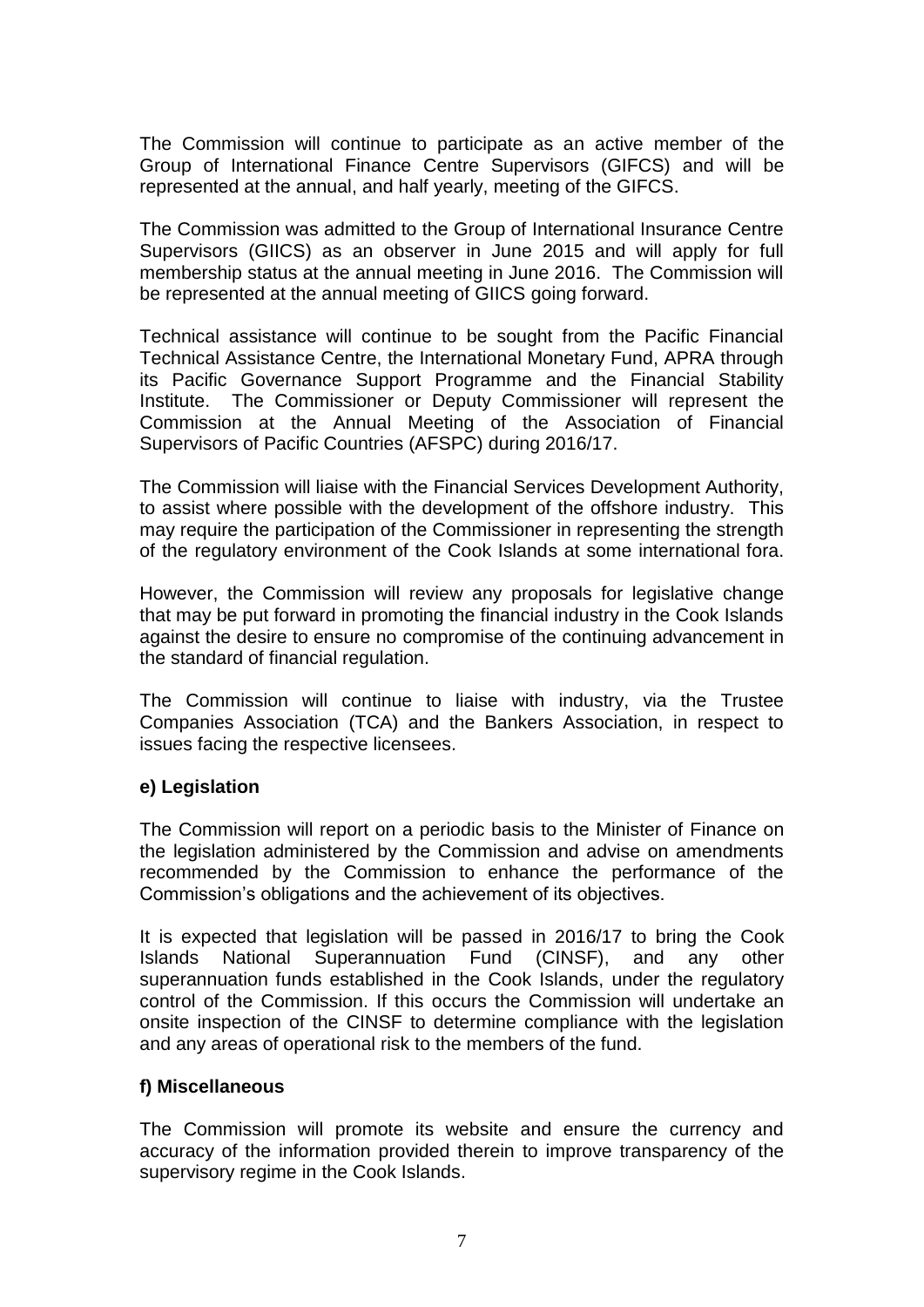A new electronic document management system, with comprehensive search and find capabilities, will be implemented to better archive the Commission's records and decisions.

The Commission's disaster risk management plan, developed in 2015/16, will be critiqued to ensure compliance with international standards.

Underpinning the Commission's activities for the year will be constant attention to the training of staff and strengthening the Commission's capacity and ability to perform its tasks. Continued focus will be given to strengthening supervisory skills and capacity in respect to Trustee Companies and Insurance licensees, specifically captive insurers.

Upskilling of staff, across the Commission, by attending structured training programmes, participation in APRA joint reviews and attendance at international workshops will be encouraged.

A review, in the context of fit-for-purpose, of all legislation administered by the Commission will commence in 2016/17; initially with a review of the foundations and insurance legislation.

#### **Nature and scope of activity to be undertaken during the year commencing 1 July 2017**

The Commission will continue to fulfil its duty to administer legislation for which it is responsible. Responsibilities of the Commission have grown progressively and are expected to continue to grow.

In particular, but without limiting the extent of the Commission's duties to be performed in that year, the Commission will:

Undertake the prudential supervision of all:

- (a) Banks licensed under the Banking Act 2011;
- (b) Insurers licensed under the Insurance Act 2008;
- (c) Insurance intermediaries including agents, brokers and managers licenced under the Insurance Act 2008;
- (d) Money changers and remittance businesses licensed under the Money Changers and Remittance Businesses Act 2009;
- (e) Trustee Companies licensed under the Trustee Companies Act 2014; and
- (f) Captive Insurers licensed under the Captive Insurance Act 2013.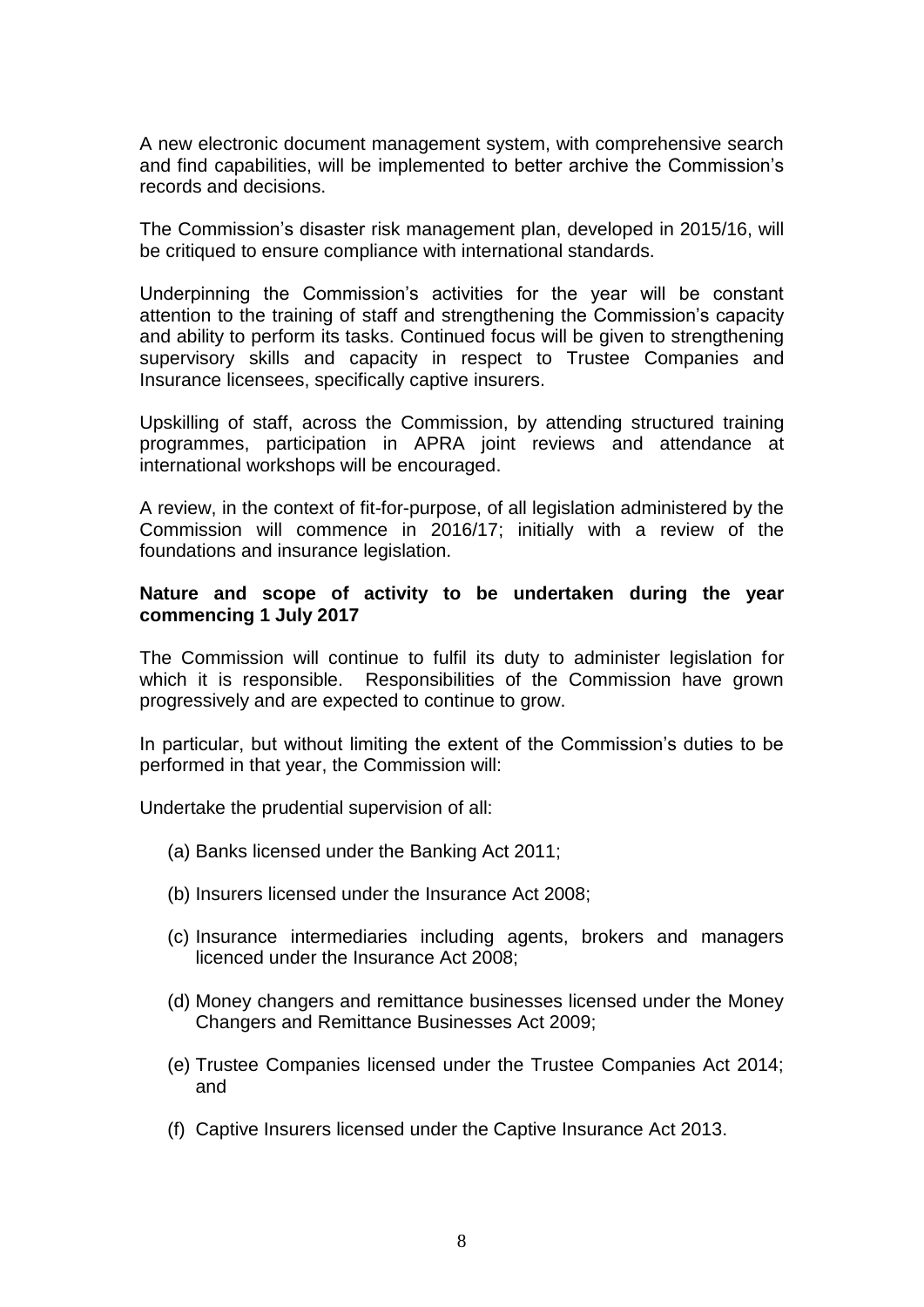(g) Encourage and promote licensed financial institutions to carry out sound practices in relation to prudential matters;

(h) Investigate and review the performance by licensed financial institutions and designated non-financial businesses and professions of their obligations pursuant to Parts 2 & 3 of the Financial Transactions Reporting Act 2004, or its replacement legislation if enacted;

(i) Undertake licensing and approvals of superannuation funds, if draft legislation is enacted and consequent prudential supervision;

(j) Consider and deal with on a timely basis all completed applications to the Commission for a licence, registration or authorisation pursuant to any enactments the Commission has the responsibility to administer;

(k) Efficiently administer the requirements for registration and renewal of registration of international companies, international trusts, international partnerships, limited liability companies and foundations;

(l) Investigate and prosecute matters under the Financial Intelligence Unit Act 2015, the Financial Transactions Reporting Bill (2016) and the Currency Declaration Bill (2016) once the legislations are enacted;

(m) Perform airport or seaport duties for the purpose of enforcing the Currency Declaration Bill (2016) once enacted;

(n) Effectively coordinate the implementation of the Cook Islands Mutual Evaluation plan; and

(o) Deal with in a timely manner any other matters brought before the Commission.

The Commission will continue to enhance the capacity and ability of the Commission to perform its obligations and achieve its objectives by continuing professional development of staff and proper resourcing of the Commission.

The Commission will also continue to report to the Minister of Finance on the suitability of the legislation administered by the Commission.

#### **Performance Targets for the years commencing 1 July 2016 and 1 July 2017**

The Commission will seek to achieve the following targets:

(1) To conduct, as often as deemed necessary, an onsite examination of all banks, insurers, trustee companies and money changing and remittance businesses licensed to carry out business in the Cook Islands. Risk based supervision will assist to determine the level of regulatory oversight applied to licensed institutions.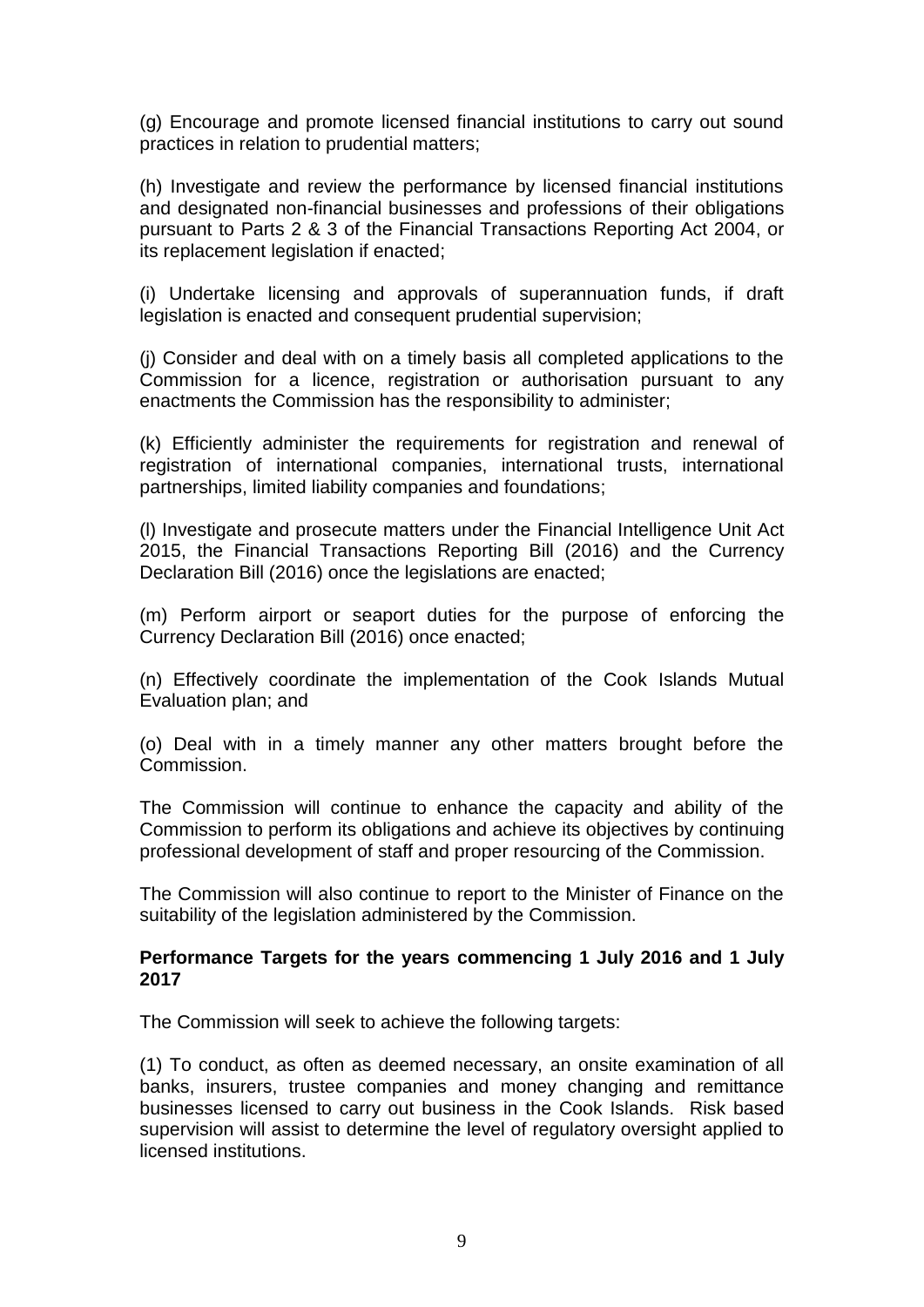(2) To undertake offsite reviews of all data supplied by banks, insurers and trustee companies on a regular basis.

(3) To administer new applications for the licence of a financial institution on a timely basis with all applications for new licences being determined within the prescribed timeframe from the receipt of the completed application.

(4) To conduct in each year compliance reviews of all licensed financial institutions and designated non-financial businesses and professions in respect of the financial transactions reporting regime.

(5) To review each year the operations of trustee companies in relation to the Statement of Best Practice issued by the GIFCS and the Trustee Companies Act 2014.

(6) To administer registration and renewal of registration of international companies, international trusts, international partnerships, limited liability companies and foundations efficiently and without delay.

(7) To keep under on-going review legislation administered by the Commission with a view to recommending amendments where the legislation needs to reflect changes in the global financial environment, including best international supervisory and regulatory practice.

(8) To enhance the skills of supervisory staff, principally by use of technical training provided by the Pacific Financial Technical Assistance Centre, the International Monetary Fund, the Australian Prudential Regulation Authority, the Financial Stability Institute and other technical assistance programmes.

(9) To maintain a structured programme for upskilling the staff of the Commission throughout the year.

(10) To report to the Minister of Finance on the legislation administered by the Commission by 30 September each year.

(11) To undertake enforcement action where necessary to achieve the Commission's objectives.

(12) To coordinate and conduct a tri-annual National Risk Assessment for the Cook Islands.

(13) To develop policies and procedures, and guidelines in administering the Financial Transactions Reporting Bill (2016) and the Currency Declaration Bill (2016) and on an annual basis review those policies and guidelines in line with any changing circumstances or changes in legislation.

(14) To effectively administer and enforce the Financial Intelligence Unit Act 2015, the Financial Transactions Reporting Bill (2016) and the Currency Declaration Bill (2016).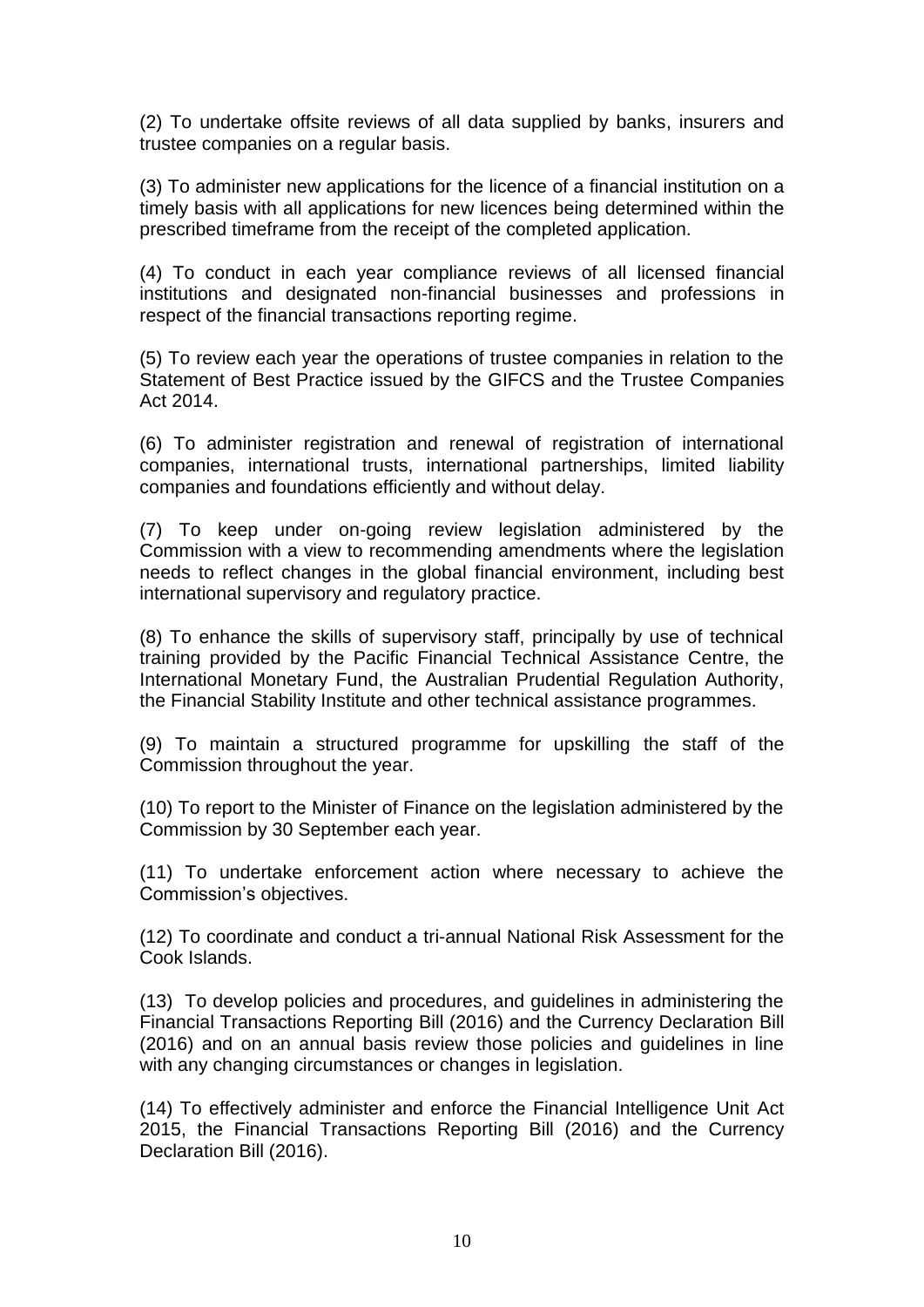(15) To coordinate the implementation of the Cook Islands Mutual Evaluation plan.

(16) To discharge all other obligations on a timely and proper basis under the legislation which the Commission has the responsibility to administer.

## **The Financial Resources required to achieve the Performance Targets**

### **Expenditure**

The estimated expenditure of the Commission, net of VAT, for the year 1 July 2016 to 30 June 2017 is as follows:

| <b>PERSONNEL</b>                    | \$      | \$      |
|-------------------------------------|---------|---------|
| Salaries (including Superannuation) | 722,150 |         |
| Staff Training, travel and expenses | 25,000  |         |
|                                     |         | 747,150 |
| <b>BOARD</b>                        |         |         |
| Fees                                | 84,000  |         |
| <b>Expenses</b>                     | 11,200  |         |
|                                     |         | 95,200  |
| <b>COMMISSIONER</b>                 |         |         |
| <b>Contractual Expenses</b>         | 2,500   |         |
| Entertainment                       | 1,500   |         |
| <b>Travel</b>                       | 20,000  |         |
|                                     |         | 24,000  |
| <b>HEAD OF FIU</b>                  |         |         |
| <b>Contractual Expenses</b>         | 1,800   |         |
| Travel                              | 15,000  |         |
|                                     |         | 16,800  |
| <b>DEPUTY COMMISSIONER</b>          |         |         |
| <b>Contractual Expenses</b>         | 500     |         |
| <b>Travel</b>                       | 5,000   |         |
|                                     |         | 5,500   |
| <b>OPERATING EXPENSES</b>           |         |         |
| <b>Audit Fee</b>                    | 3,000   |         |
| <b>Advertising &amp; Promotion</b>  | 2,400   |         |
| <b>Bank Fees</b>                    | 1,500   |         |
| Cleaning                            | 5,600   |         |
| Communications                      | 7,800   |         |
| <b>Computer Costs</b>               | 12,000  |         |
| <b>Conferences &amp; Workshops</b>  | 12,000  |         |
| <b>Depreciation (Fixed Assets)</b>  | 18,000  |         |
| <b>Amortisation (Software)</b>      | 18,480  |         |
| Electricity                         | 14,400  |         |
| <b>Expensed Equipment</b>           | 4,000   |         |
| General Expenses                    | 3,600   |         |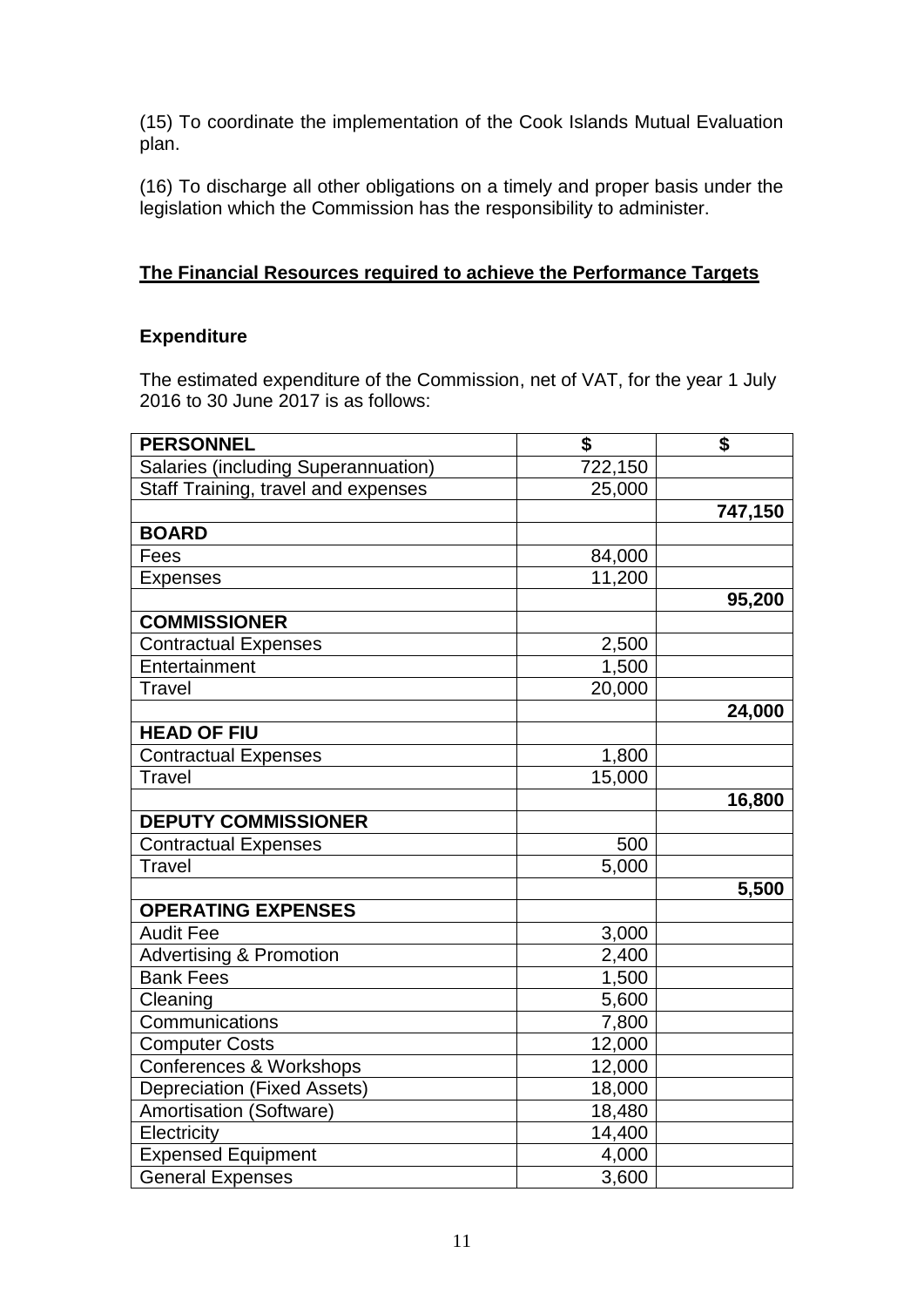| Insurance                                 | 4,500  |           |
|-------------------------------------------|--------|-----------|
| Maintenance                               | 3,000  |           |
| <b>Motor Vehicle Expenses</b>             | 4,800  |           |
| <b>Office Rental</b>                      | 30,000 |           |
| <b>Office Supplies</b>                    | 5,400  |           |
| <b>Online Registry operating expenses</b> | 39,600 |           |
| <b>Operation Costs</b>                    | 25,000 |           |
| <b>Professional Services</b>              | 20,000 |           |
| Subscriptions                             | 22,500 |           |
|                                           |        | 257,580   |
| <b>TOTAL EXPENDITURE</b>                  |        | 1,146,230 |
|                                           |        |           |
| Levy on Int. Trusts payable to the Crown  |        | 293,425   |
|                                           |        |           |
| <b>TOTAL OUTGOINGS</b>                    |        | 1,439,655 |

#### **Revenue**

The financial resources available to the Commission to carry out its undertaking, and to achieve its performance targets, include all licence, registry and miscellaneous fees payable under the following enactments:

Banking Act 2011 Captive Insurance Act 2013 Foundations Act 2012 Insurance Act 2008 International Companies Act 1981-82 International Partnerships Act 1984 International Trusts Act 1984 Limited Liability Companies Act 2008 Money-changers and Remittance Businesses Act 2009 Trustee Companies Act 2014

The estimated fees from these sources for the year 1 July 2016 to 30 June 2017 are \$1,521,754 (net of VAT).

Although all amounts are in New Zealand dollars; registry fees payable to the Commission are denominated in US dollars and income is therefore subject to currency exchange fluctuations. The rate of 0.73 was used to prepare these figures.

These estimates are based on the number of international companies, trusts, limited liability companies and foundations increasing by 2% from 2015/16 registry numbers.

A further amount of miscellaneous operating revenue and interest totalling \$78,456 is also expected to be generated.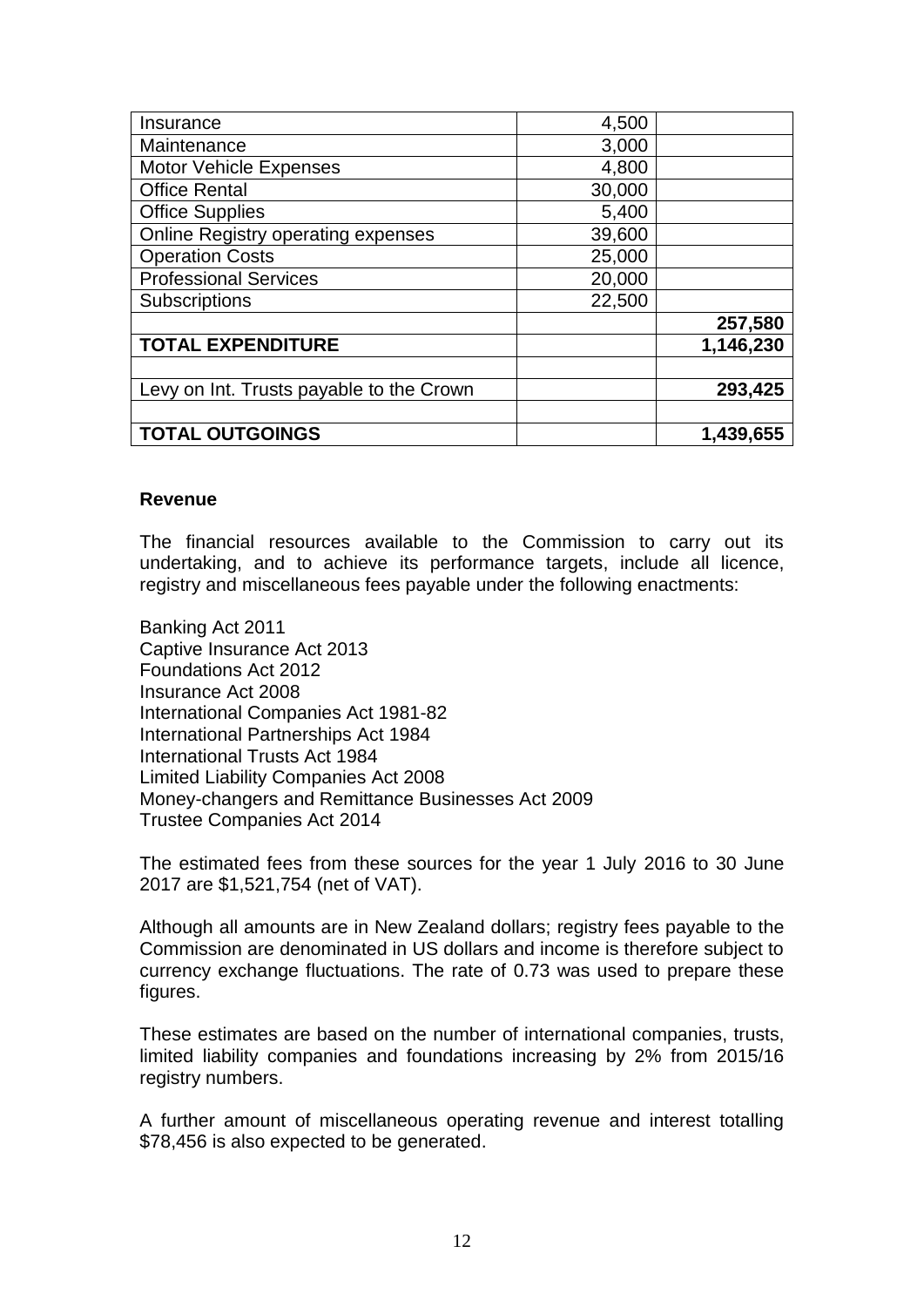#### **The estimated revenue is as follows:**

| <b>REVENUE</b>                     |           |
|------------------------------------|-----------|
| <b>Bank Licences</b>               | 55,391    |
| <b>Insurance Licences</b>          | 16,529    |
| <b>Trustee Company Licences</b>    | 36,174    |
| <b>International Companies</b>     | 403,772   |
| <b>International Trusts</b>        | 909,615   |
| <b>Limited Liability Companies</b> | 100,273   |
| <b>Miscellaneous Revenue</b>       | 78,456    |
|                                    |           |
| <b>TOTAL REVENUE</b>               | 1,600,210 |

The Commission anticipates collecting an amount of \$293,425 from registration and renewal fees for International Trusts, to assist to fund the Financial Services Development Authority.

In accordance with section 24(2) of the Financial Supervisory Commission Act 2003, excess funds will be paid to the Cook Islands Government. It is anticipated the Commission will return an excess to government of \$160,000 for the 2016/17 financial year.

| <b>REVENUE*</b>                           |         | 1,600,210     |
|-------------------------------------------|---------|---------------|
|                                           |         |               |
| <b>EXPENDITURE</b>                        |         |               |
| Personnel expenses including Board        | 810,950 |               |
| Operating expenses including Depreciation | 335,280 |               |
|                                           |         | (1, 146, 230) |
|                                           |         |               |
| Levy on Int. Trusts payable to the Crown  |         | (293,425)     |
|                                           |         |               |
| <b>EXCESS</b>                             |         | 160,555       |

#### **For the year 1 July 2017 - 30 June 2018 income and expenditure are projected as follows:**

\*The exchange rate used for this calculation is US\$0.73; NZ\$1.00.

#### **The costs, if any, to the Commission in applying Government's policies.**

In applying the amortisation policy of the government, the Commission will incur additional expenses of \$15,715 in relation to the online registry software in the year ended 30 June 2017. This intangible asset was obtained at no direct cost to the Commission through funding from the New Zealand Aid programme, but is required to be amortised in line with government policy.